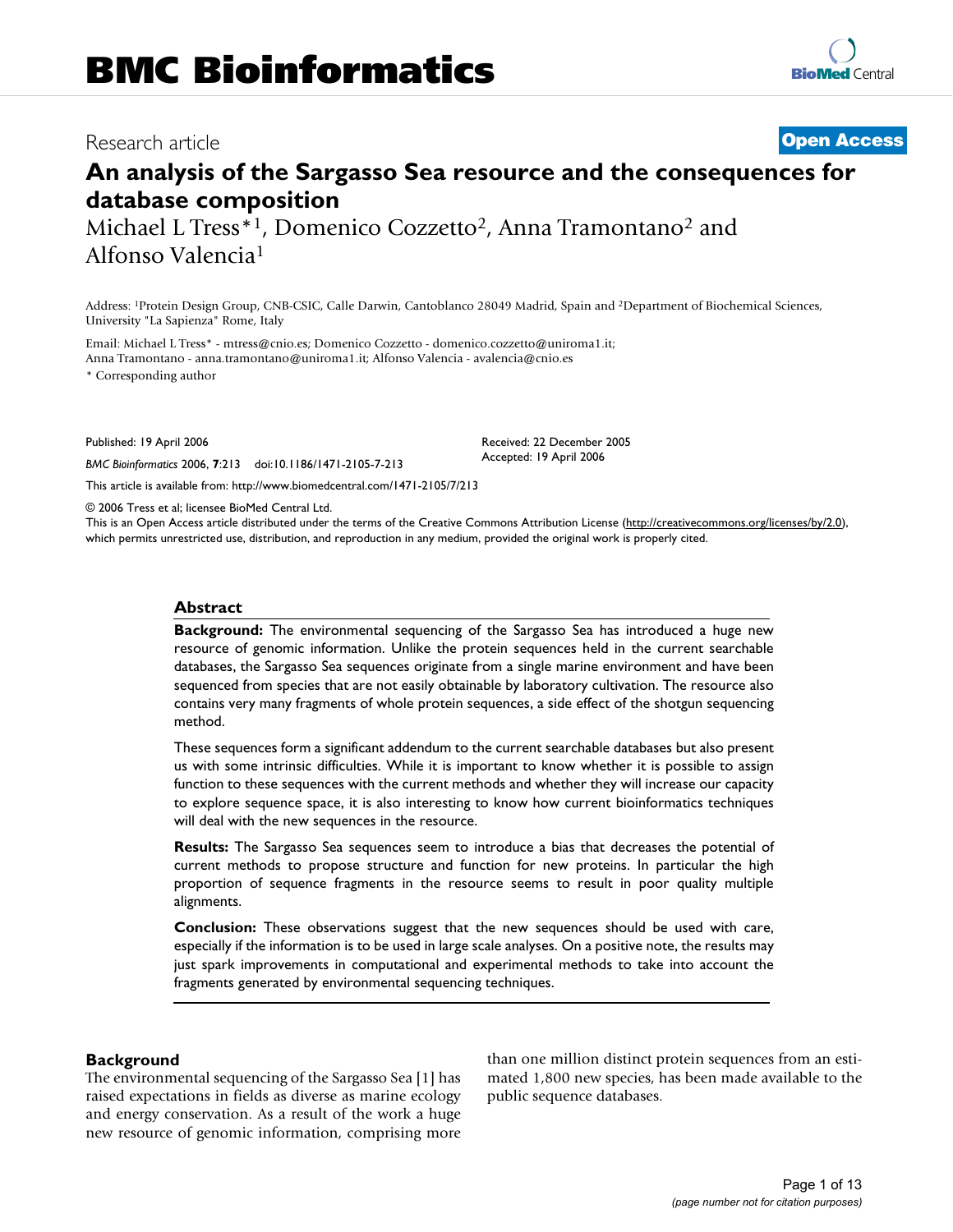

**Mean amino acid composition of the current database and the Sargasso Sea resource.** Bars in blue represent the proportion of each residue in the SSea-nr database, those in yellow show the corresponding distribution for the Curr-nr sequence database.

The quantity of new protein sequences made available by this project is remarkable. At the time of their sequencing there were almost as many protein sequences in the Sargasso Sea resource as were held in the current public databases. At 90% redundancy the combination of SWISSPROT, TREMBL and TREMBLnew databases [2], for example, contained 783,110 protein sequences as of April 2004, while the Sargasso Sea resource has 643,044 sequences. The environmental genomics community has plans to gather bacteria from more of the world's oceans and from other environments, which makes the released sequences only a taste of what is to come.

While the protein sequences in the public online databases were derived from organisms from a wide range of ecosystems, the sequences from the Sargasso Sea are from a clearly differentiated marine environment. In addition, the species sequenced from the Sargasso Sea, and those that will be sequenced in similar projects in the future, are non-cultivated species, something else that sets them apart from the species whose sequences have traditionally made up the protein databanks. The details of the process for identifying genes (alignments with bacterial protein sequences were used to determine the most likely coding frames and the stop and start codons) is also likely to play a role in the relative distribution of sequences in the database.

One further difference from the sequences in the current databases is the technology used to sequence them. The Sargasso Sea sequences come from a pull of the entire DNA present in the Sargasso Sea and were sequenced using shotgun technology with low coverage. Hence there are no complete genomes present in the resource and for most of the annotated genes the species is unknown. Many reads are unassembled or partially assembled DNA fragments.

Initial analyses [3,4] have compared the functional and base composition of the sequences in the Sargasso Sea database with several other environmental resources. Here we hoped to answer a different question, how the Sargasso Sea sequences are distributed in the context of known protein families. We were interested in how the composition and structure of the new sequences influences their classification into previously known protein families, whether the new sequences complemented the sequences in the existing public databases or whether they formed distinct groups separated by discontinuities. If the new sequences were distinct, to what extent were they different to the sequences from the cultivated species in the current databases and what can they tell us about the limitations of the analyses based on those sequences?

We find however that the high proportion of sequence fragments in the resource means that it is impossible to reach any conclusions about the sequence distribution and that studies carried out with the new resource may be unduly biased by these sequence fragments. Since it is beyond doubt that environmental sequencing projects will push the numbers of protein sequences far beyond today levels, it is important to understand the effects of such large numbers of sequences from such radically different origins will have on our understanding of sequence space and what effect will this have on analysis of protein structure and function.

#### **Results and discussion** *Make up of Sargasso Sea protein sequence resource*

The sequences have a low GC-content and consequently a high isoleucine, asparagine and lysine content (40% over average) coupled with decreases in the content of certain other amino acids (see Figure 1). The isoleucine, asparagine and lysine content and the lower GC-contents of the Sargasso Sea is only comparable to a small number of other bacterial genomes, such as *Staphylococcus aureas*, *Borrelia burgdorferi*, and *Campylobacter jejuni*[5]. The relative figures for isoleucine, lysine and asparagine are 8.58, 7.56 and 5.68% for S. aureus and 8.18, 7.74 and 5.75% for the Sargasso Sea sequences. While it is surprising to find that an entire environment can have such a distinct GC-content, a recent study by Foerster et al. [4] has confirmed our findings and suggests that environment may actually shape GC-content.

Another very important observation is that the Sargasso Sea sequences are shorter, on average 205 residues compared to the typical 342 of the Curr-nr database. In fact many Sargasso Sea sequences are fragments of whole protein sequences and this fact has been explicitly mentioned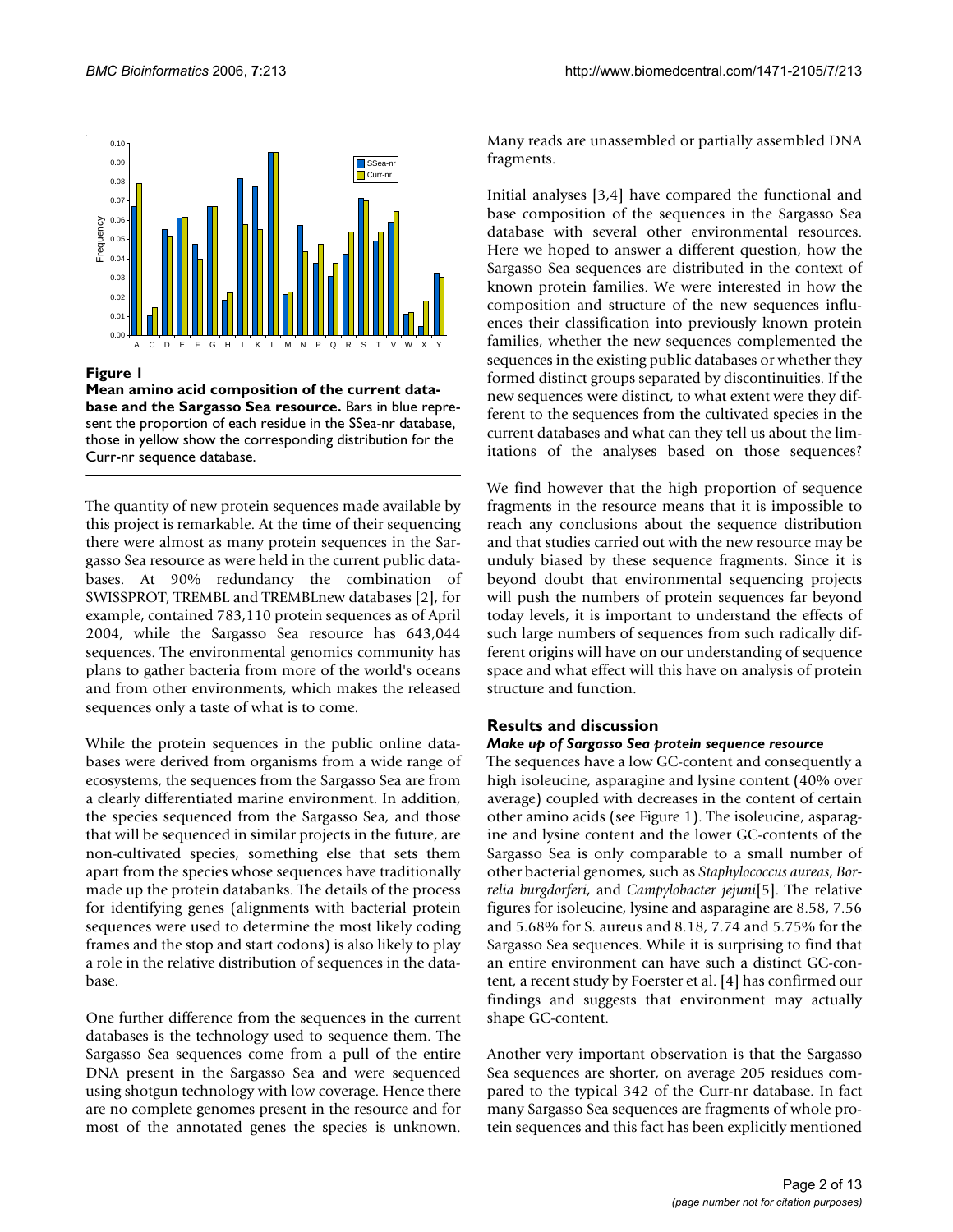

**Length distribution for the Sargasso Sea resource.**  Figure 2a shows the percentages of sequences in each of 18 different length bins. Bars in blue represent the number of sequences in each bin for the SSea-nr database, those in yellow show the corresponding distribution for the Curr-nr database and those in orange show the length distribution for sequences from all completely sequenced prokaryotic genomes. The distribution shows clearly that the lengths of the Sargasso Sea sequences are much more highly concentrated at lengths between 50 and 300 residues. In figure 2b the same bins are used, but the Sargasso Sea sequences are split into their eleven constituent parts. This shows clearly that most of the fragments are to be found in sections "eaa" to "eah". The section "eaa" contained only 21,000 sequences, compared to the 100,000 sequences in the other bins.

before [6]. The influence of sequence fragments can be seen graphically when the distribution of Sargasso Sea sequence lengths is compared to those from a non-redundant database made up of SWISSPROT, TREMBL and TREMBLnew sequences (the Curr-nr database) and those from a database made up of the sequences from all completed bacterial genomes (Figure 2a).

The protein sequences in the Sargasso Sea resource are split into 11 sections by name. Of these 11 sections, 9 contain 99,999 sequences each. The first section (which has identifiers beginning with the triplet "eak") contains over 80,000 sequences and a smaller 11th section (with identifiers beginning with "eaa") has the remaining sequences. The distribution of sequence lengths within each of these sections is not identical, as can be seen in figure 2b. The figure shows that eight of the 11 sections compared ("eaa" to "eah") are composed entirely of sequences with fewer than 400 residues. While the other three sections ("eak", "eai" and "eaj") do contain sequences of greater than 400 residues, there are relative fewer full length sequences than would be expected from the sequence length distributions of the whole prokaryotic genomes, which have a significant tail of longer sequences.

#### *The relationship between the Sargasso Sea sequences and known protein families*

BLAST [7] searches of the Sargasso Sea database failed to find a single similar sequence for 47 of the 237 query sequences. For 14 of the 47 cases, remotely related Sargasso Sea sequences could be found using PSI-BLAST when the Sargasso Sea sequences were combined with the Curr-nr sequences (the Combined-nr database), something which indicates that the standard sequences are able to occupy an intermediate position between the query sequence and Sargasso Sea sequences in a small number of cases.

However, combining the Sargasso Sea sequences with the current non-redundant databases did not appear to help in the search for remotely homologous proteins. As part of the investigation into the effects on alignments for structure prediction (see below), PSI-BLAST searches were carried out with a set of 51 query proteins (63 domains) from the homology modelling section of the CASP 4 and CASP 5 (the Critical Assessment of Techniques for Protein Structure Prediction) experiments [8]. The searches were supposed to determine whether the sequences from the Sargasso Sea (the SSea-nr database sequences) would help to detect templates that could be used in model building. PSI-BLAST profiles were first generated as per the methods section and then the Protein Data Bank (PDB) [9] was searched with the profiles. Candidate sequences that could be used as templates were discovered for 48 of the 63 domains in searches of the standard database (Currnr), while when the Combined-nr database was used (the database to which the SSea-nr sequences had been added) only 42 of the 48 templates could be identified. The addition of the Sargasso Sea sequences actually decreased the capacity to detect templates.

The same effect was apparent when searching for sequences belonging to known protein families. We compared those 181 query proteins for which PSI-BLAST had detected at least 5 homologous sequences from searches of each of the three sequence databases (SSea-nr, Curr-nr,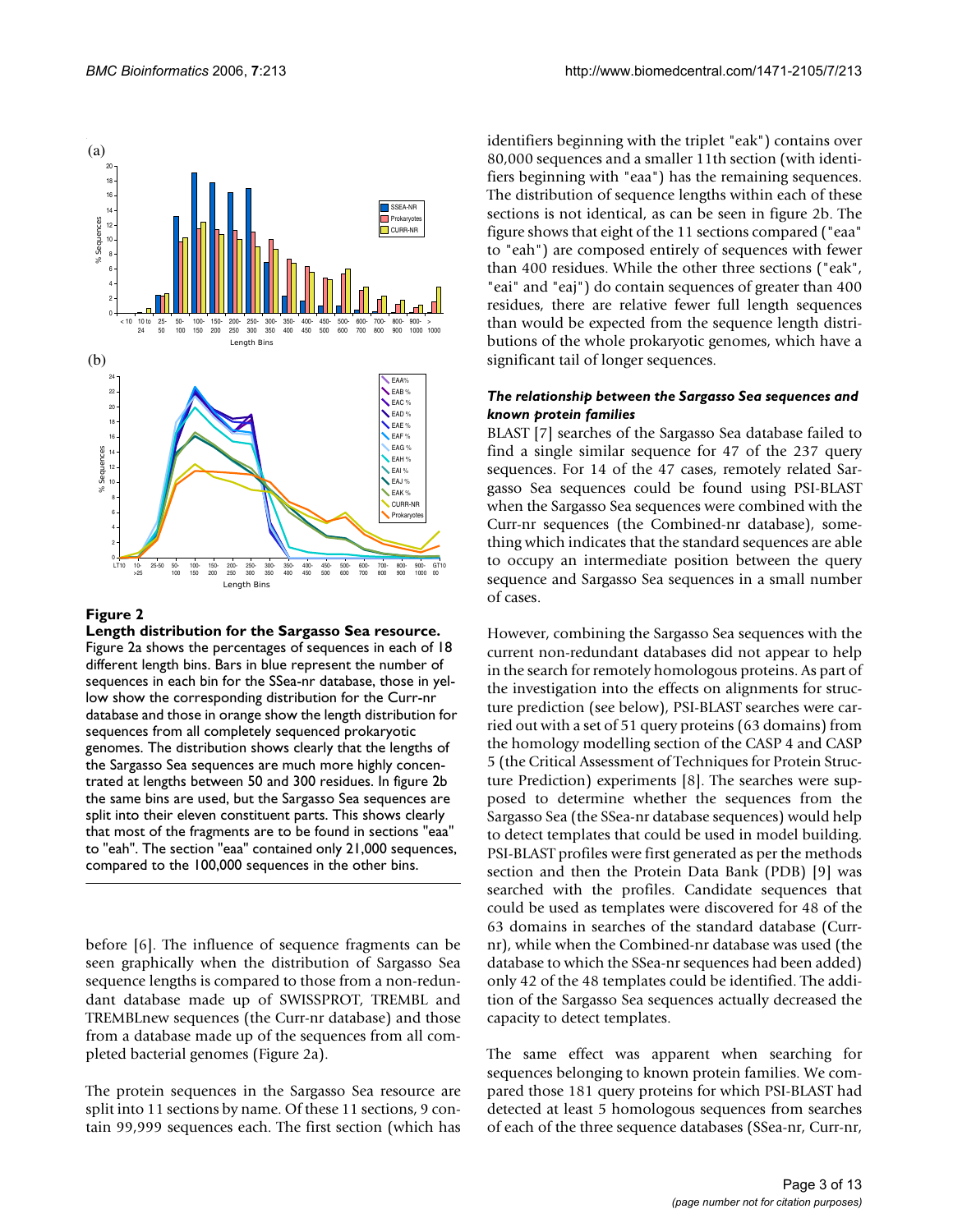| Optimal: DAMPGPMGPKSFNLKGKVALITGASSGIGRAIAKHWAKNWWWWWWWWWWWWWWWWWWWWWWWWWWWWWW |
|--------------------------------------------------------------------------------|
|                                                                                |
|                                                                                |
|                                                                                |
| VGVVEDIVRMFEEAVKIFGKLDIVCSNSGVVSFGHVKDVTPEEFDRVFTINTRGQFFVAREAYKHLEIGGRLIL     |
|                                                                                |
|                                                                                |
|                                                                                |
| MGSITGQAKAVPKHAVYSGSKGAIETFARCMAIDMADKKITVNVVAPGGIKTDMYHAVCREYIPNGENLSNEEV     |
|                                                                                |
|                                                                                |
|                                                                                |
|                                                                                |
|                                                                                |
|                                                                                |
|                                                                                |

#### $\rho$ Figure 3 l sequence and the optima  $\sigma$  is  $\sigma$  sequence drawn from the PSI-BLAST profile drawn from the PSI-BLAST profile drawn from the PSI-BLAST profile drawn from the PSI-BLAST profile drawn from the PSI-BLAST prof

**Query sequence 1ybvA aligned with the optimal sequence drawn from the PSI-BLAST profile** The optimal sequences generated from the PSI-BLAST alignments have large stretches of tryptophan repeats that show where the profile has lost evolutionary information. Here the query sequence (above) is aligned with its optimal sequence. Repeated tryptophans in the optimal sequence are highlighted in blue.

and Combined-nr) and found that searches of SSea-nr database turned up fewer sequences on average (618 sequences) than searches of the Curr-nr database (807 sequences). PSI-BLAST searches of the Combined-nr database turned up fewer sequences than the two databases separately (1099 sequences), of which almost half were from SSea-nr database. The number of sequences found from the Curr-nr database, the database that included the sequences with functional and structural information, dropped to just 552.

While some small variations might be expected due to differences in E-values related to the different size of the databases being used, case by case investigations documented below made it clear that what was actually happening had little to do with database size.

In many cases searches of the Sargasso Sea and the Combined-nr databases reached a point where fewer sequences were found with successive iterations. For example, a search of the Sargasso Sea with the query 1qorA found 2740 sequences on round 2 and only 1559 on round 3. In other words the profile used to search for sequences in the 3rd round finds 1,181 fewer sequences before converging. In this case the profile has lost 40% of the sequence information. This did not happen with the corresponding searches of the Curr-nr database with this target. The same thing happens with query 2dkb (2122 sequences on round 3, 1766 on round 4) and with a number of others.

#### *Profiles and optimal sequences*

PSI-BLAST creates multiple sequence alignments using the sequences it finds in each search iteration. The program then constructs a profile based on the frequency of amino acids at each residue position in the multiple sequence alignments and by taking into account substitution matrices. PSI-BLAST uses these profiles to search the databases on subsequent search iterations, so the information contained in the profiles is directly linked to the sequences found with each iteration. In order to investigate the odd effects of addition of the new sequences to the databases, and in particular how searches based on known families are affected we concentrated on these profiles.

Profiles are effectively a matrix formed by the 20 amino acids and the number of residue positions in the query sequence. Each residue in each position in the matrix has a probability score associated to it, a probability score that is calculated from the frequency of each residue in that position in the multiple alignment and from the replacement probabilities that come from the substitution matrix that is used.

The profile can be used to derive the so-called optimal sequence, defined as the sequence that can be obtained from the highest scoring residues in each position in the profile. The sequence reflects the conservation of each residue position and also the similarity score of the residue pairs. The profile generated from a correctly aligned set of homologous proteins should be enriched in high-scoring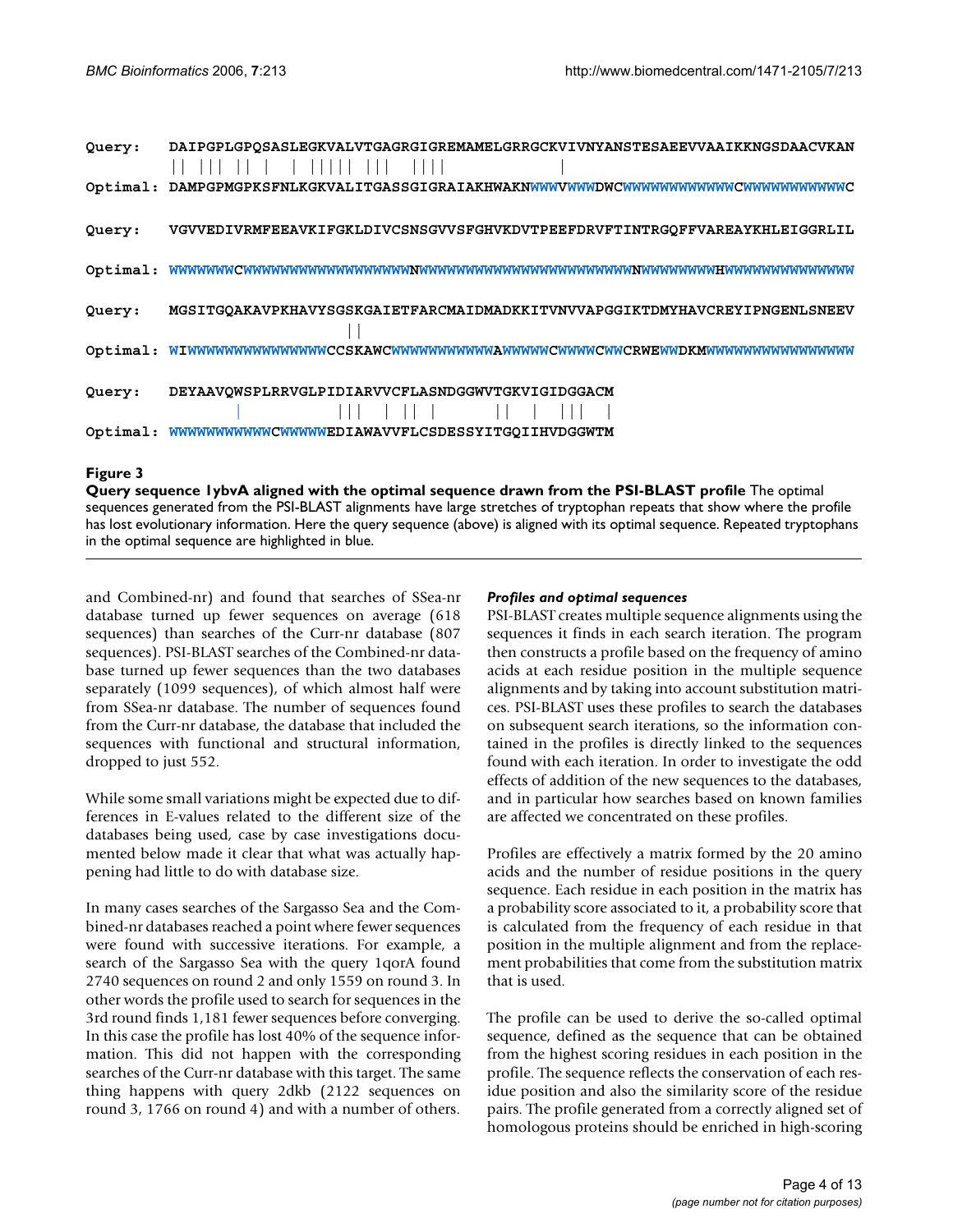

**Amino acid residue make-up of the optimal sequences.** Bars in turqoise represent the proportion of each amino acid residue in the Combined-nr database from which the PSI-BLAST profiles were built. Bars in orange also show the proportion of each amino acid, this time from the optimal sequences generated from the same profiles.

residues in those positions that have the most conserved amino acids in the family. In these cases the optimal sequence will be similar to the homologous proteins that have gone to make up the profile.

However, if the conserved positions are not properly aligned, the optimal sequence will reflect random matching residues and, by virtue of its definition, will be dominated by residues with a high average similarity score, i.e. by rare residues such as tryptophans and, to a certain extent, cysteines (Figure 3). This is what can be observed in the optimal sequences generated from Sargasso sequences. The effect has nothing to do with the residue make up of the Sargasso Sea – the Sargasso Sea sequences have the same percentage of tryptophans and cysteines as the sequences in the current databases and actually have less low complexity regions than the current databases. On closer inspection these rare residue repeats were also found in the optimal sequences of PSI-BLAST profiles generated from other databases – however, they were found much more frequently in profiles generated from searches of the SSea-nr and Combined-nr databases.

That the optimal sequences extracted from the PSI-BLAST matrices contain high proportions of tryptophans and cysteines can be seen clearly in Figure 4. Here we compare the proportions of each residue in the optimal sequences generated from PSI-BLAST searches of the Combined-nr database with the background levels of each residue in the sequences of the Sargasso Sea and Current databases that make up the Combined-nr database. There are ten times as many tryptophan residues in the optimal sequences as in the database sequences and cysteine is represented five times more in the optimal sequences than in the databases.

#### *Alignment conservation (entropy)*

The optimal sequences are generated from the PSI-BLAST profiles for each target, while the profiles are calculated directly from the PSI-BLAST alignments. It is possible to measure the conservation of residue positions in an alignment using residue entropy. We calculated the residue entropy for all 237 of the PSI-BLAST multiple alignments generated from searches of the Combined-nr database (which contains both Sargasso Sea and current database sequences) and plotted entropy directly against each of the optimal sequences for each of the 237 target sequences (we show an example in Figure 5). We also plotted entropy against the residue type of the optimal sequences drawn from the profiles (Figure 6).

The plot of entropy versus optimal sequence residue (Figure 6) clearly correlates tryptophans in the optimal sequences with low entropy and therefore with poor residue conservation. Tryptophan is the most frequent residue in the optimal sequences; it has the lowest entropy and the lowest variance around the mean of all the residues. Not only that, but repeated tryptophan residues have even less entropy and very little variation in entropy score, showing that repeated tryptophans always mark residues with little or no evolutionary information.

One more example of the relationship between entropy and optimal sequence is shown in the plot of entropy against the optimal sequence of target T0171 in Figure 5. While much of the optimal sequence is characterized by a series of jagged peaks and troughs, representing the variable levels of conservation at each position, the part of the optimal sequence that is a long string of tryptophans essentially flat-lines, showing that all conservation has disappeared from these residues.

The regions of repeated rare residues in the optimal sequences are clearly symptomatic of those regions of low entropy and low conservation that are devoid of all evolutionary information. These repeated residues are most often tryptophan. We chose to use a scoring scheme based on the repeated rare residues (Profile Discriminatory Quality, see below) in order to make comparisons, because this score better highlighted the clear differences between the different databases used in the study.

#### *Profile discriminatory quality*

We calculated the discriminatory quality of the three databases used for the query proteins searches as per the methods section. Discriminatory quality was the percentage of the optimal sequence that was not made up of tryptophan or cysteine repeats. If the optimal sequences are free of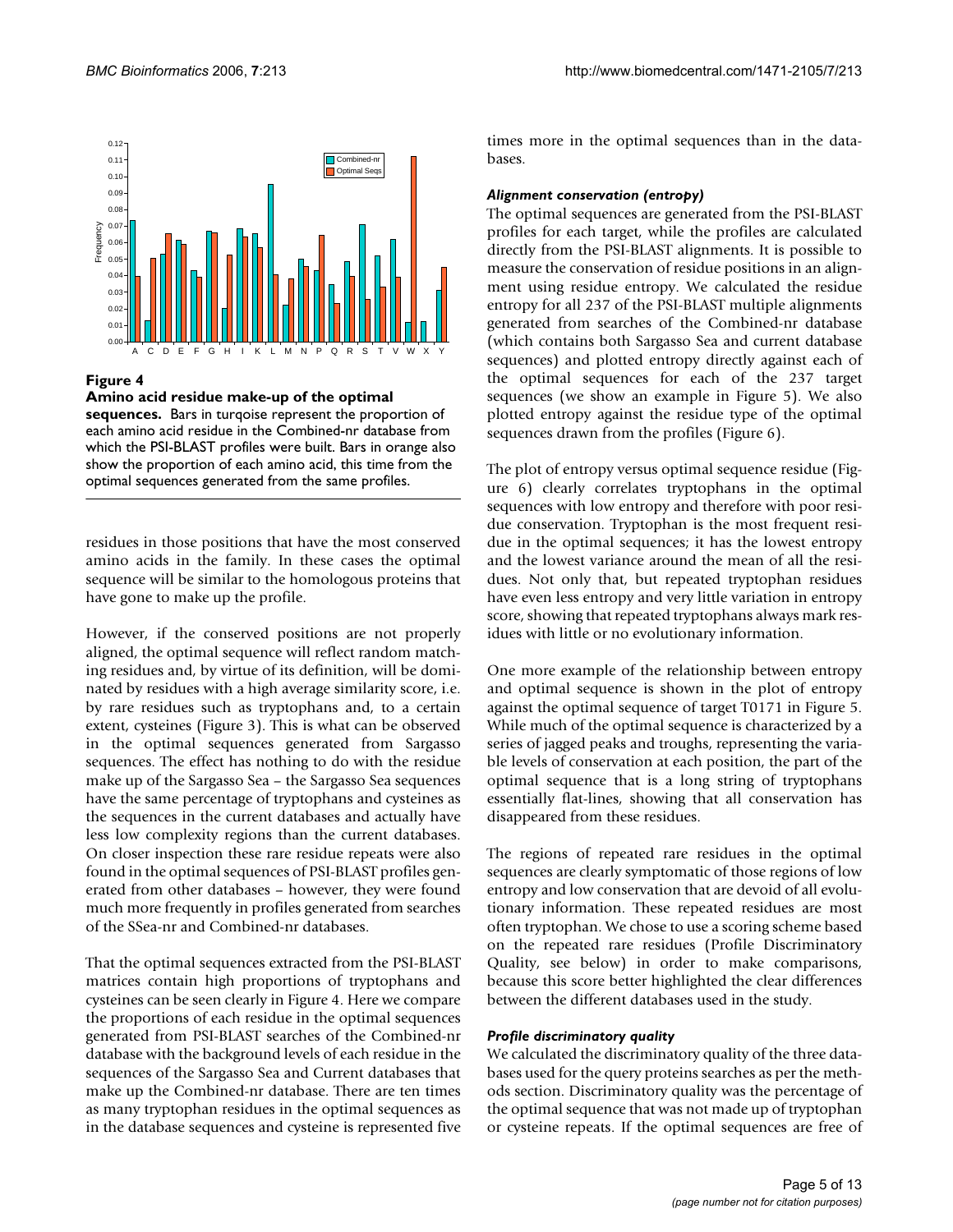

**A plot of residue entropy against the optimal sequence for CASP target T0171.** Here the relative entropy is plotted against the optimal sequence of query T0171. Relative entropy is calculated from the alignments from the final iteration of the PSI-BLAST search of the Combined-nr database. The optimal sequence is drawn from the PSI-BLAST profile of the same target. Notice that the entropy flattens out and that this region of low entropy and low conservation coincides with the long stretch of repeated tryptophans in the optimal sequence. Entropy is shown on log scale.

cysteines and tryptophans, the profile discriminatory quality will be 100. The discriminatory quality of the current databases (Curr-nr) is considerably higher than the Sargasso Sea database. The discriminatory quality score of profiles generated from the Curr-nr database is 93.69 over all query sequences, compared to 88.49 for the SSea-nr database. Therefore searches against the SSea-nr database turn up optimal sequences with almost twice as many tryptophans and cysteines as searches against the current databases.

The effect of combining the two sequence databases is to make the discriminatory quality of the profiles substantially worse – the Combined-nr database has a discriminatory quality score of just 85.22 over all query sequences. Profile Discriminatory Quality was calculated from profiles generated for all 237 target sequences so the SSea-nr and Combined-nr scores include those PSI-BLAST searches which found no sequences and therefore will have had discriminatory quality scores approaching 100.

Given the strange composition of the Sargasso Sea sequences in terms of fragments (fig 2a) it is quite possible that the presence of fragments is behind the results obtained with the database searches.

In order to find out if this is the case and what other reasons might be causing the odd behaviour of the Sargasso Sea sequences, we created three more databases that we could use for comparison. Two of the databases were created in order to eliminate as many fragments as possible. First to investigate the effects of fragments on the profiles we created a combined 90% redundant database from the Curr-nr sequences and sections eak, eaj and eai of the Sargasso Sea (Combined\_itok). These three sections have a length distribution that is much more similar to that of the Curr-nr and the combined prokaryote databases (see Figure 2). This version of the database contained 1,025,174 sequences

While many of the fragments from the Sargasso Sea were eliminated while creating the Combined\_itok database, it was clear from Fig 2b that there are still a number of fragments in sections eak, eaj and eai of the Sargasso Sea resource. We attempted to remove as many fragments as possible, this time by creating a Sargasso Sea resource with a minimum sequence size of 250 residues. Although not all the fragments will have been removed, the smallest fragments will have been taken out. The non-redundant database created in this way (Combined\_GT250) had 1,053,952 sequences, approximately the same size as the Combined\_itok database (1,025,174 sequences).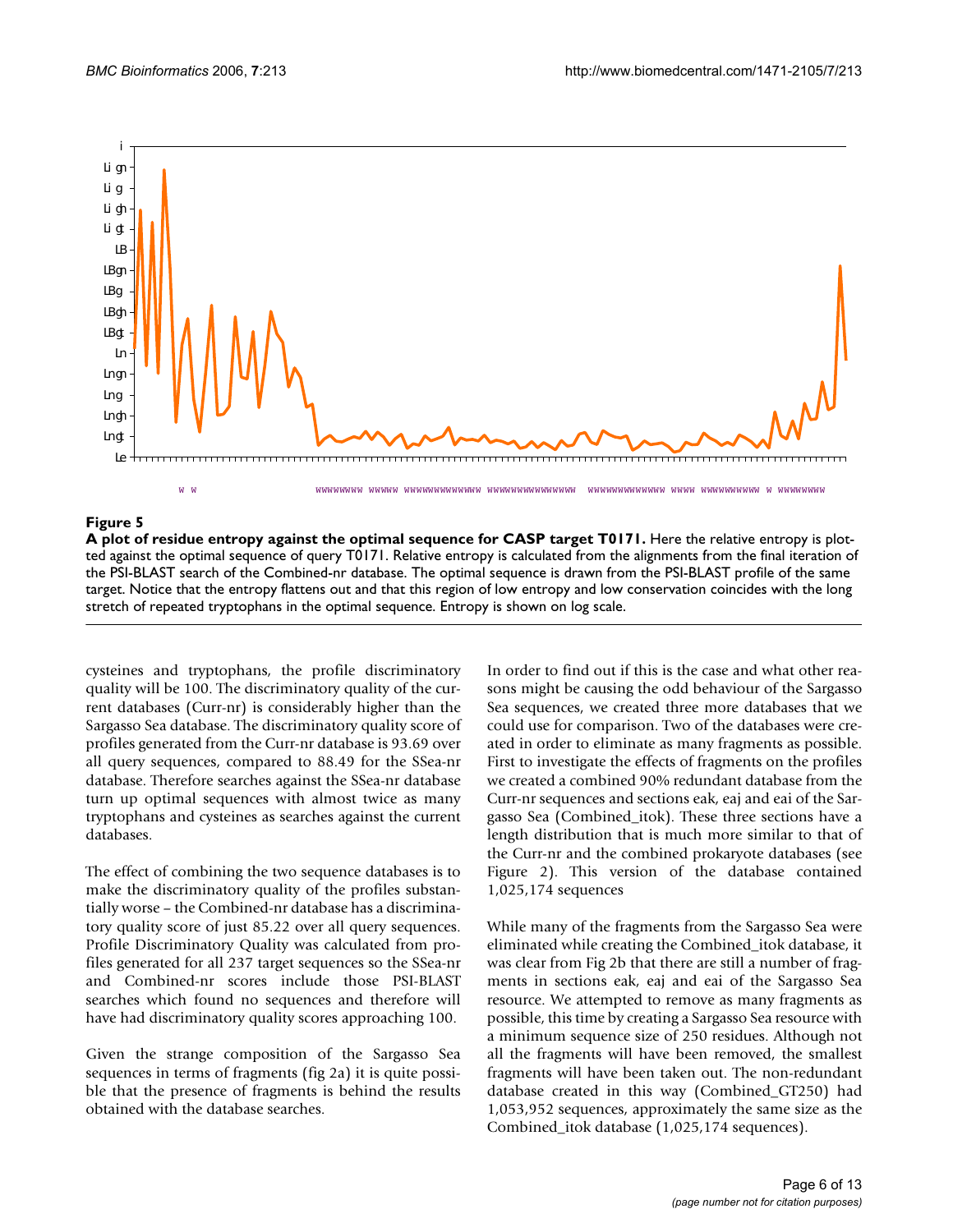

**A plot of entropy versus optimal sequence residue.**  Bars in orange show the mean relative entropy for each of the 20 amino acids. Entropy is shown on log scale. Amino acid type for each residue position was determined from the optimal sequences generated from the PSI-BLAST profiles and came from searches of the Combined-nr. The bar marked "WW" refers to tryptophans in repeats. The purple line shows the variance of the relative entropy. Positions with repeat tryptophans clearly have the lowest mean entropy and the lowest variance.

As a comparison and in order to eliminate the effect of database size we generated an updated version of the Curr-nr database, this time with sequences from the April 10, 2005 version of the combined SWISSPROT, TREMBL and TREMBLnew databases. This database contained no sequences at all from the Sargasso Sea resource and had 1,005,858 sequences, almost the same size as the two databases created above.

The profile discriminatory quality for these two new databases was measured as in the methods section. The results are shown in Table 1. It seems that increasing size of the search database makes little difference to discriminatory quality. What does make a difference to the discriminatory quality is the fragment content.

The mean discriminatory quality of the profiles generated from the Curr-nr (April 2005) and Curr-nr (April 2004) databases are almost identical despite the difference in database size. Despite the fact that the Curr-nr (April 2005) and Combined\_itok are practically the same size, the mean discriminatory quality of the profiles generated from the latter are considerably worse. This confirms that the strange effects that are being seen in the Combined\_itok and Combined-nr databases are not simply the result of adding new sequences to the existing databases.

While reducing the number of fragments by using the better quality sequences from sections eaj, eai and eak does have the effect of improving the mean discriminatory quality of the profiles, the improvement is by less than one point. However, removing those fragments with fewer than 250 residues improves the discriminatory quality score by 6.5 points compared to the Combined-nr database and by more than 5.5 points combined to the Combined\_itok database.

One other difference between the results from these two databases was that there were more Curr-nr sequences found from searches of the fragment-poor Combined\_GT250 database (778 sequences on average) than from the fragment-rich Combined\_itok database (631 sequences). The fact that more Curr.-nr sequences were found with the higher quality Combined\_GT250 database suggests that removing most of the fragments increases the searching power of PSI-BLAST.

The profile discriminatory score for the Combined\_GT250 database is still not as good as that of the Curr-nr (April 2005) database, but this difference is almost certainly due to the fact that the Combined\_GT250 database still contained fragments, fragments that were greater than 250 residues in length and that affected profiles generated for the longest of the query sequences.

As a further test we also created our own fragmentised database with the April 2005 version of the Curr-nr database. All sequences were split randomly once and the largest part of the sequence retained for the database. Searches with the 237 query sequences of this database gave profile discriminatory scores of 89.1, compared to the 93.36 of the non-fragmented database, confirmation that a simple fragmentation of the current databases was enough to recreate much of the deleterious effects of the Sargasso Sea sequences.

#### *An example: the Ftsa family*

We looked at one family in particular, the Ftsa family. Ftsa is essential for bacterial cell division. We took the *Thermotoga Maritima* Ftsa sequence from the solved PDB structure 1ef4A and used it as the query in a PSI-BLAST search of the Combined-nr database. 1ef4A has 419 residues. There are three clear ATP-binding motifs, one in the N-terminal, one in the centre of the sequence and one at the C-terminal end of the sequence [10].

The sequences found in each round were aligned using CLUSTALW [11]. The results were instructive even in the first iteration (effectively just a BLAST search). BLAST found 165 sequences from the combined database, 74 from the Curr-nr database and 91 from the SSea-nr database. The alignment showed that all the sequences bar one from sections "eaa" to "eah" of the Sargasso Sea data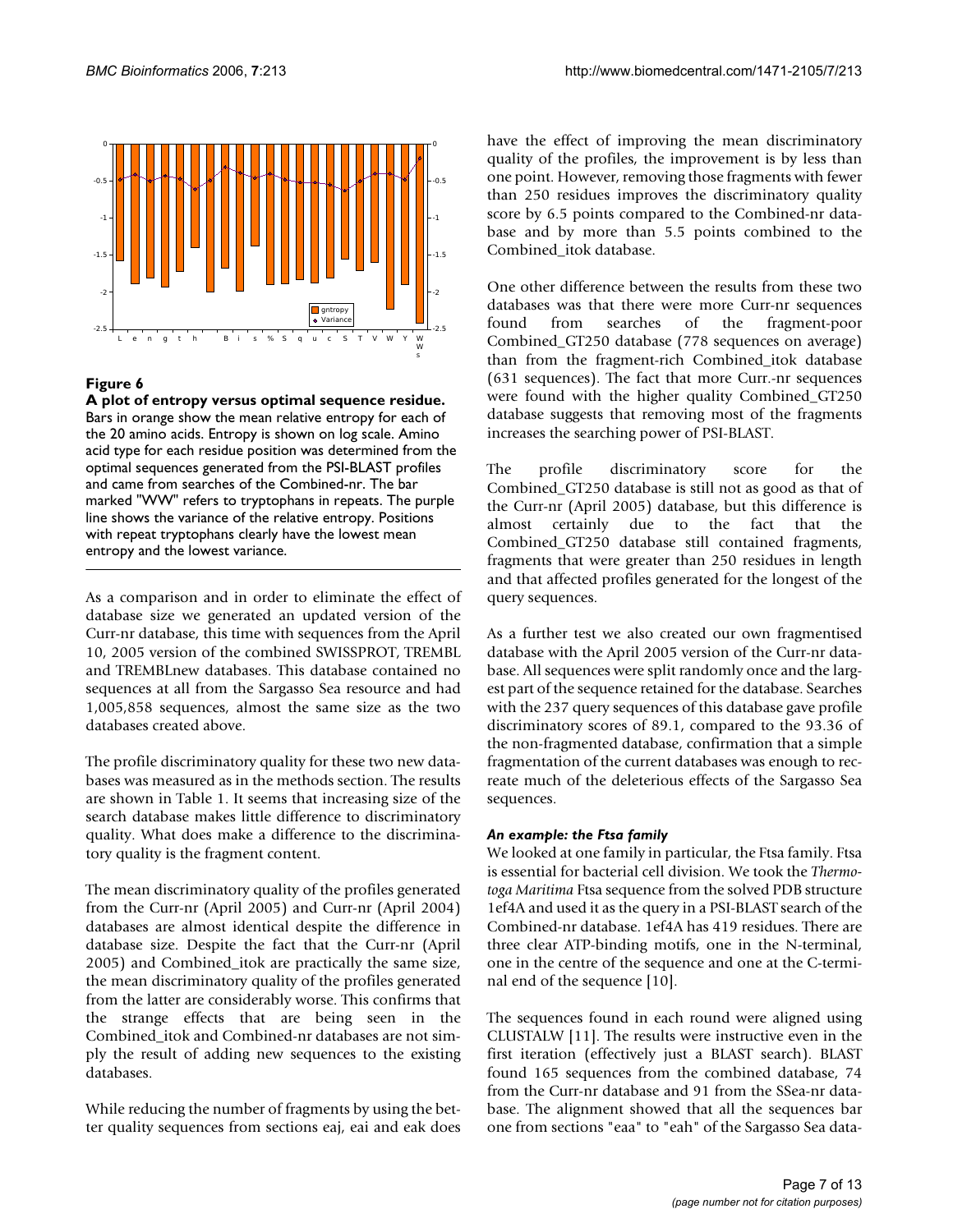**Table 1: Profile discriminatory quality (PDQ) for profiles generated from searches of six databases Results are compared for 6 databases, the combined database with all the Sargasso Sea sequences (***Combined-nr***), the public databases at the time of deposition of the sequences (***Curr-nr (April 2004)***), the same databases a year later (***Curr-nr (April 2005)***) and three databases of similar size (i) the current databases and sections eai, eaj and eak of the Sargasso Sea resource (***Combined\_itok***), (ii) the current databases and sequences from the Sargasso Sea of length 250 or greater (***Combined\_GT250)* **and** *(iii)* **a fragmentised version of the April 2005 databases** *(Curr-nr (April 2005) Frags)***. Profiles were generated for all 237 target sequences and profile discriminatory quality is described in the methods section. The size of each database in thousands of sequences is also shown. The table shows that profiles generated from databases with a high proportion of fragments have less discriminatory power.**

| <b>DBs with Many Fragments</b> | <b>DB</b> Size | <b>PDO</b> | <b>DBs with Few Fragments</b> | <b>DB</b> Size | <b>PDO</b> |
|--------------------------------|----------------|------------|-------------------------------|----------------|------------|
| Combined-nr                    | 1414 K         | 85.22      | Curr-nr (April 2004)          | 783 K          | 93.69      |
| <b>Combined itok</b>           | 1025 K         | 86.17      | <b>Combined GT250</b>         | 1054 K         | 91.74      |
| Curr-nr (April 2005) Frags     | 1006 K         | 89.I       | Curr-nr (April 2005)          | 1006 K         | 93.36      |

base were fragments that were not long enough to align all three binding motifs. In fact even 20 of the 42 sequences detected from sections "eak" to "eai" of the Sargasso Sea database also turned out to be fragments and not long enough to align all three motifs. None of the Curr-nr sequences were fragments.

Interestingly one of the 22 whole protein sequences from the Sargasso Sea found by the BLAST search had mutations in each of the three motifs that were not apparent in the sequences from the Curr-nr database, a second whole sequence had mutations in two of the motifs and a number of the fragments from the SSea-nr database had unique and distinct mutations at the C-terminal motif. This suggested that there might indeed be sequence variations in the families present in the Sargasso Sea resource, although clearly this effect was from a single example and on a large scale any such effects were being drowned out by the poor alignments and the high fragment content.

In the second round CLUSTALW was no longer able to produce a good alignment of the 776 sequences found. While the first motif is relatively well aligned, the central motif is not at all aligned. The alignment from MUSCLE [12] is somewhat better, though far from perfect. The central motif is well conserved in this alignment. The N-terminal and C-terminal motifs are not well conserved, though more than half the sequences found in the second round are too short to have both the N-terminal motif and the C-terminal motif. One fragment has only 32 residues.

The results from the second round show how the fragments invade the profile and begin to destroy the discriminatory quality. After 4 rounds the N-terminal and Cterminal motifs are still recognisable in the optimal sequence calculated from the PSI-BLAST profile, but the central motif has disappeared.

#### *Additional features of the Sargasso Sea resource*

During the sequence analysis we detected a number of interesting differences with the standard behaviour of sequence families from the current databases. Here we describe some of them, with particular emphasis on the influence of the high proportion of fragments in the resource. Differences may be related to differences in family distributions or may simply be due to the influence of the anomalous sequence size distribution.

#### *Regions of low complexity*

We ran the low complexity detection program SEG [13] for all the sequences in both the Curr-nr and SSea-nr databases in order to detect regions of low complexity in the sequences that might be biasing the PSI-BLAST searches. SEG finds that in fact the Sargasso Sea sequences have proportionally more complexity than the sequences in the current databases (Curr-nr). 5.7% of the Sargasso Sea sequences are masked by SEG, compared to almost 8% of the sequences from Curr-nr (see Figure 1). A database composed of all prokaryotic sequences from complete genomes had just 6.2% of residues in SEG-defined low complexity regions, suggesting that the complexity of the Sargasso Sea sequences was in line with what would be expected. PSI-BLAST searches with the query sequences were carried out both with SEG on and off. It made little difference to final result.

#### *Sequence clustering*

To assess the distribution of the Sargasso Sea sequences in relation to the rest of the known sequences, we collected all sequences found from the BLAST searches of the Combined-nr database (as above). Fig. 7 shows the results of the distribution of the E-values from the BLAST searches. These scores are a measure of the similarity between the detected sequence and the query.

Even though the Combined-nr database contained substantially more Curr-nr sequences than SSea-nr sequences, BLAST detected as many Sargasso Sea sequences as Currnr sequences. However, the Sargasso Sea sequences were found with substantially higher E-values. While the shapes of the two distributions are similar, the Sargasso Sea sequence distribution is shifted relative to the Curr-nr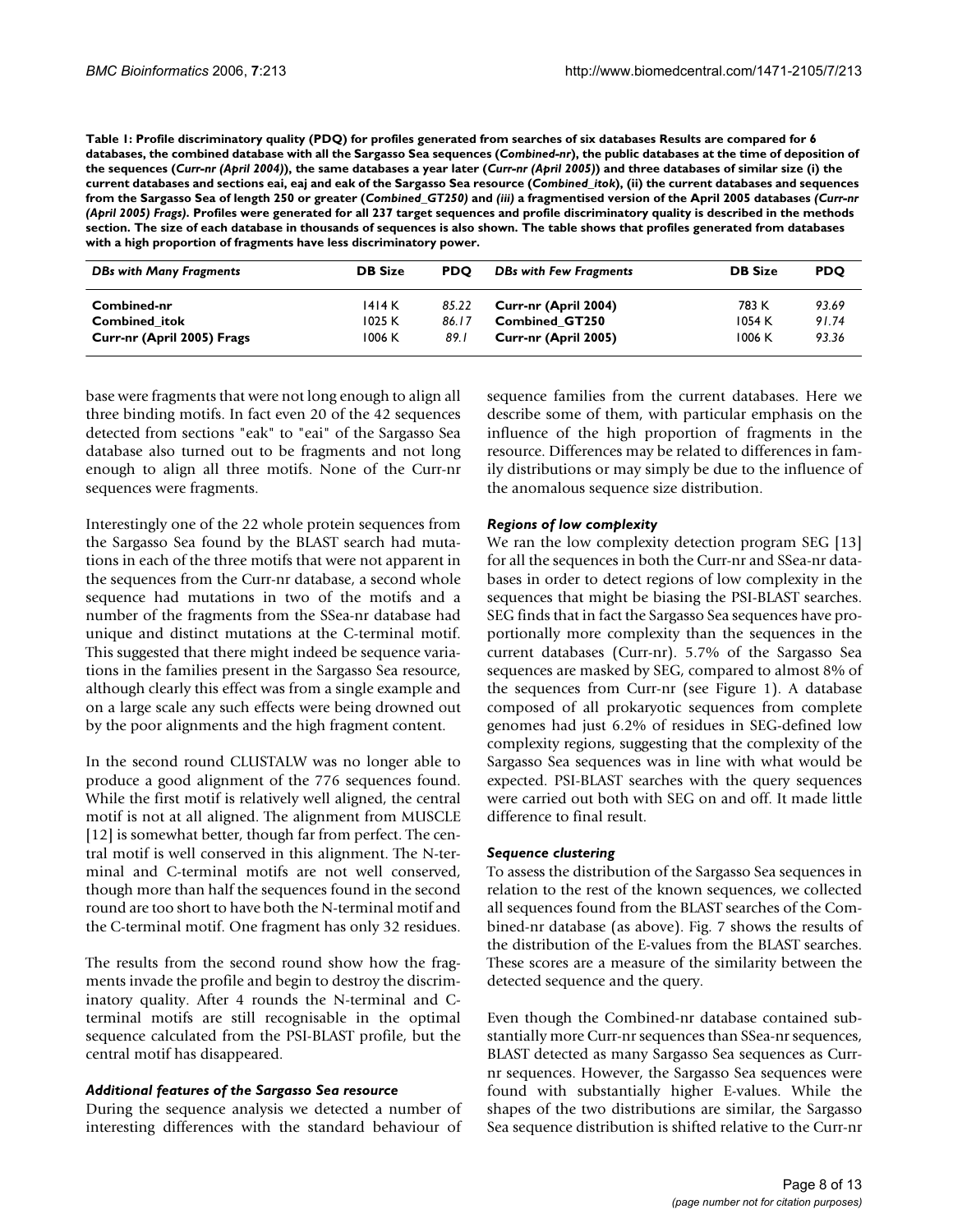

**Distribution of BLAST e-values.** Here the sequences all come from BLAST searches of the Combined-nr database. Here BLAST runs with the 237 target sequences finds as many related Sargasso Sea sequences as sequences from the current database. The distribution of the sequences is a difference between the two sequence resources though, sequences from the Sargasso Sea databases are found with higher E-values on the whole, something that is probably a side effect of the high proportion of fragments in the resource.

sequence distribution and it has a higher mean E-value (lower level of sequence similarity with the target sequence). If there were no length bias in the Sargasso Sea database, this behaviour would indicate that the Sargasso Sea sequences were more divergent. However, the higher E-values of the Sargasso Sea sequences is also likely to be due to the amount of sequence fragments in the databases since in BLAST the shorter the alignment, the higher the Evalues in general. This shows too that even the results of BLAST searches with Sargasso Sea resource should be treated with extreme caution.

#### *Redundancy*

To investigate further the different sequence distribution we created a sequence database from all the bacterial and archaea sequences in the SWISSPROT and TREMBL databases. As a comparison we created a second database of a similar size from sequences from groups "ead" to "eak" of

**Table 2: Clustering for Redundancy with the Sargasso Sea Sequences The number of sequences in each database at different redundancy levels.** *Sargasso* **comprised sections ead, eae, eaf, eag, eah, eai and eak of the Sargasso Sea resource,**  *BactArch* **was a combination of bacterial and archaea sequences from the SWISS-PROT and TREMBL databases.**

| 100% | 90% | 80% | 70%                                                                                                      | 60% | 50% |
|------|-----|-----|----------------------------------------------------------------------------------------------------------|-----|-----|
|      |     |     | Sargasso 780756 509450 394592 310768 245027 188241<br>BactArch 761237 535059 485811 434773 379386 318309 |     |     |

the Sargasso Sea. Both databases contained approximately 780,000 sequences. We used cd-hit [14] to create nonredundant databases for the two at 90, 80, 70, 60 and 50%. The results are shown in Table 2.

It is clear that the Sargasso Sea sequences have more redundancy. This might perhaps not be surprising given their dependence on a very unique ecosystem and might it would be easy to leap to wrong biological conclusions, but again it might be wrong to interpret the results this way since this pattern would also be typical of a database composed of fragments of sequences.

#### *Sequences in homology modelling*

The capacity to build models by homology is one of the techniques that have improved over recent years, in part due to the expansion of the sequence databases. The different organisation of the Sargasso Sea sequences with respect to the previously known databases might affect this capacity. To assess this question we compared the accuracy of the alignments that could be obtained with and without the Sargasso Sea sequences.

The addition of the new sequences adversely affected the quality of the pair-wise target-template alignments in 12 of the 32 cases we tested. In these cases the difference in the number of correctly aligned residues in the pairwise alignments implied by the multiple sequence alignment was an average of 17%. In 11 cases the differences were small (no more than 1%), and in just seven cases the alignment shows a modest improvement (an average of 10%), demonstrating again that far from improving the quality of the models, the Sargasso Sea sequences have a tendency to decrease model quality. Again this could be a consequence of sequence fragments.

### **Conclusion**

The sequences from the Sargasso Sea differ markedly from those currently in the databases, only 11,700 sequences (under 2%) of the 90% redundant Sargasso Sea database overlapped at 90% identity with the equivalent sequences from the current databases. In addition the new sequences have a much higher isoleucine, asparagine and lysine content and are considerably shorter on average than the sequences currently in the databases. This last observation is due to the sequence fragments from incomplete ORFs that are found in all sections of the Sargasso Sea resource.

The Sargasso Sea sequences form the first large set of environmental sequences released to the databases and it is therefore interesting to investigate the consequences of adding a great number of sequences from a radically different environment to the protein families in the current databases. For example, some of these new environmental sequences may well occupy distinct and differentiated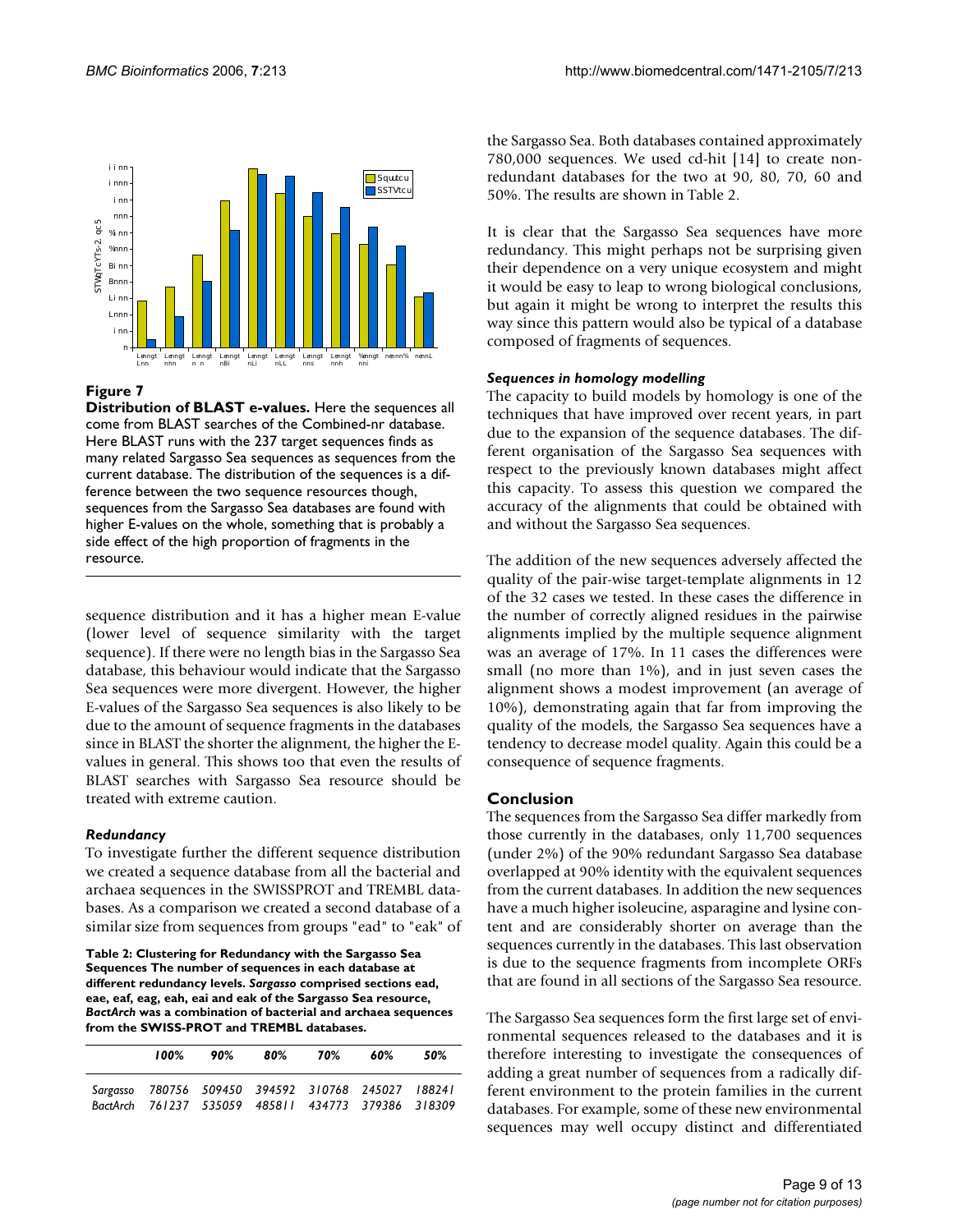regions of sequence space at the periphery of the previously known protein families, or may be effective at populating sparsely-populated protein sequence space.

From a practical point of view, more sequences in the databases ought to lead to more powerful automatic tools for sequence searching, creating multiple alignments and predicting function by linking clusters in sequence space. In particular it is a commonly held belief that the growth of sequence databases has increased and will continue to increase our capacity to define protein families [15], propose new functions [16,17], predict binding sites [18], predict secondary structure [19] and derive models by homology [8].

We analysed whether the new sequences fulfilled their promise and to what extent they could be assigned to known families from the standard databases. However, we found that the high proportion of sequence fragments in the resource made it impossible to reach any conclusions about the sequence distribution. In addition the new sequences result in more profile drift, a decrease in the quality of pairwise and multiple alignments, more difficulty in detecting homologues and defining families and conserved functional regions.

Our results show that PSI-BLAST multiple alignments built from these sequences tend to have large, poorly aligned regions with little conservation and low entropy. These "dead" zones of poor conservation and low entropy are characterised by repeated rare residues in the optimal sequences drawn from the profiles. The dead zones indicate where profiles have lost evolutionary information and search power – in fact those profiles that contained large dead zones also often found fewer sequences with successive PSI-BLAST iterations.

PSI-BLAST has many well documented flaws [20], none of which were found to have had any bearing on the overall results. The strange results are almost certainly an example of severe database contamination. The poor quality of the alignments generated from the Sargasso Sea sequences were universal, the other two multiple methods used in this study, CLUSTALW and MUSCLE, also had great difficulty in aligning related Sargasso Sea sequences. Nor are hidden Markov model methods much more successful at generating profiles with Sargasso Sea sequences (A. Rojas, personal communication).

We have shown conclusively that the peculiar behaviour of the Sargasso Sea sequences in this study is caused by the high proportion of sequence fragments. The fragments adversely affect the building of multiple sequence alignments and profiles. The results show that even where sequences can be clustered into sequence families recognisable from PSI-BLAST searches, the fragmentary nature of the new sequences often distorts the multiple alignments to such an extent that family characteristics are lost.

Chen and Pachter [21] have recently highlighted the problems of including partial, fragmented sequences from environmental sequence projects in phylogenetic analyses and in multiple sequence alignments. They describe the problem as an extreme case of the missing data problem [22]. This is almost certainly what is happening here as well. Since almost all multiple sequence alignment methods penalise terminal gaps, they are not good at aligning sequences if there is a high proportion of partial, fragmented sequences in the sequences to be aligned.

#### *The practical consequence of the Sargasso Sea sequences for bioinformatics tools*

As we have shown here, the quality of the sequences in the Sargasso Sea resource means that it is difficult to carry out large scale investigations into whether these sequences represent a discontinuity in the previously known protein sequence space, or whether our knowledge is biased towards the small corner of the ecosphere we know about.

When first released these environmental sequences were included in many of the public searchable databases, and for a time results from the main publicly available BLAST servers were tainted by the sequences. They have since been removed from all the main web-based BLAST servers [23]. These results justify the decision to remove them on the grounds that the fragments were distorting the searches and the profiles.

The expansion represented by these environmental sequences exposes certain limitations in the current techniques. If researchers are to make use of the new wealth of environmental sequences, how will they deal with the problems caused by the high proportion of sequence fragments if the new sequences are of such poor quality? This is an emerging problem, not only because of the number of environmental sequencing projects currently underway, but also because sequence fragments are being deposited directly into Uniprot by gene annotation projects. Even though they are in smaller number, these sequence fragments are not benign and a number of them have already appeared in expert databases such as Pfam [24].

The hope is that these new sequences will push us to improve bioinformatics tools, possibly by developing methods better suited to deal with large numbers of incomplete sequences. Simple, makeshift solutions include filtering databases prior to their use or allowing users to put a length filter on the sequences included in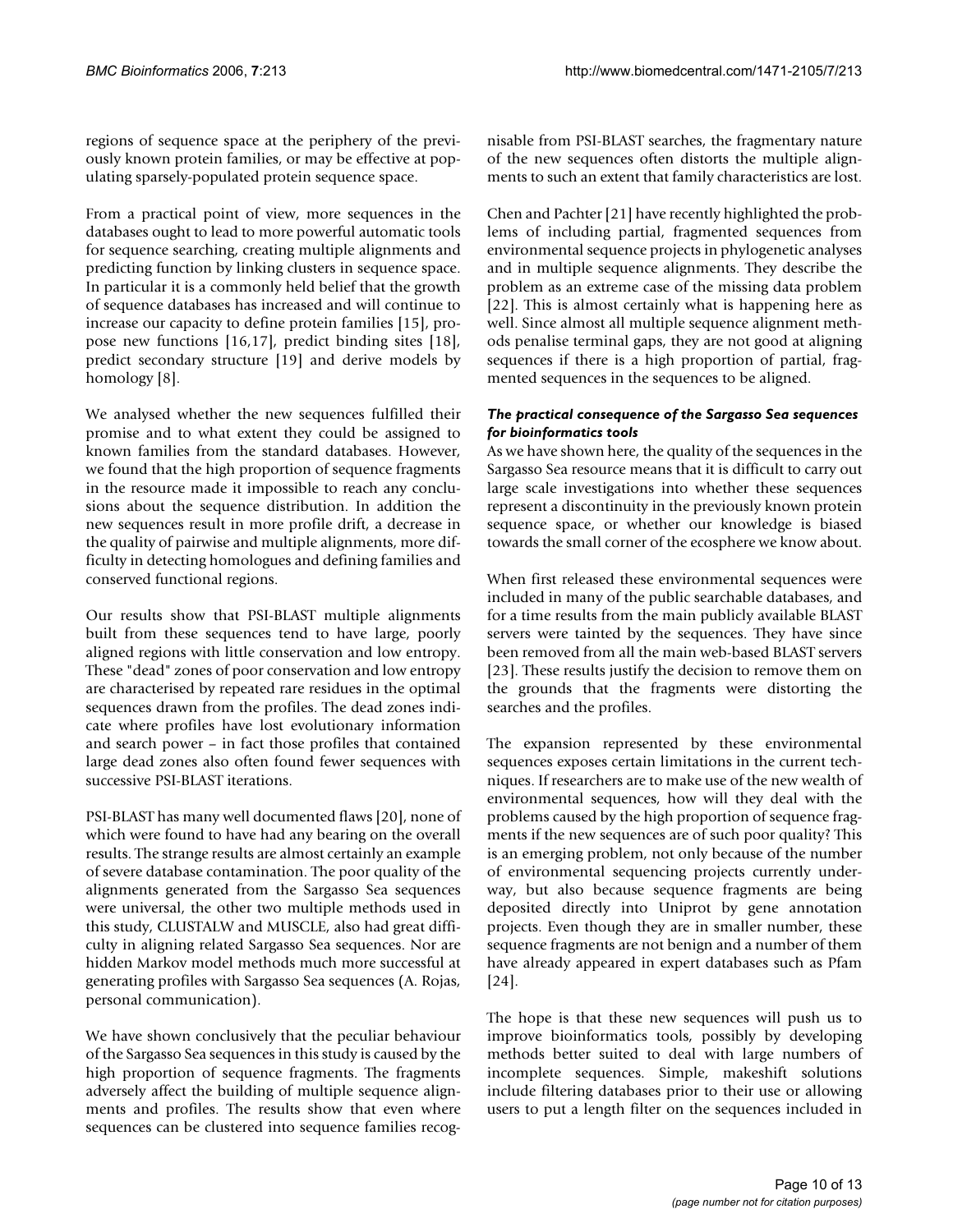multiple alignments. Meanwhile environmental sequences should be treated with care.

#### *The quality of the sequences and possible biological conclusion*

The Sargasso Sea sequences are from a range of species subject to the same environmental pressure. This has led researchers to investigate whether there are differences from the current databases. For example, Meyer [6] used iron-sulphur proteins to suggest that the Sargasso Sea resource showed that microbial diversity has been underestimated by an order of magnitude. While the distribution of the sequences in the Sargasso Sea resource and those in the current databases may indeed be different, the results from this study suggest that additional work may have to be considered before any secure conclusions can be made.

Indeed the same is true about any study where Sargasso Sea sequences are used in database searches or multiple alignment methods. For example, while one interpretation of the E-value distribution we found in Figure 7 might be that there is true biological divergence of the sequences, the most likely explanation is that the fragment content of the Sargasso Sea resource is the cause of the higher E-values. In general, the shorter the alignments in BLAST the higher the E-values, so the E-values for the Sargasso Sea sequences must be greater simply because they are fragments. If the E-values of the partial sequences are higher than for the full sequences, then BLAST will automatically find less homologues, and so even BLAST results should be treated with care when the Sargasso Sea resource is used.

Recently there have been a rash of studies that have used Sargasso Sea sequences in comparisons using BLAST or phylogenetic profiles based on alignments [for example [3,25-27]]. While the results of these studies are of great interest, the fact that the Sargasso Sea fragments introduce a bias into such studies may need to be taken into account.

Despite these reservations we did observe interesting deviations from of the behaviour of normal families in isolated examples that might indicate that there are differences in the distribution of sequence families in the Sargasso Sea resource, small differences that are being masked by the poor quality of the Sargasso Sea sequences. Given the masking effect of the sequence fragments, it is difficult to tell to what extent these small changes are a result of the unique evolutionary pressures on the Sargasso Sea sequences and to what extent they might be due to errors resulting from the low coverage depth of the shotgun sequencing techniques used to sequence the Sargasso Sea sequences.

In the future the sequences from new environmental genomics initiatives may still provide us with invaluable insights into some of the key issues in evolution. In particular, the flooding of the databases with sequences from environmental sequencing projects may impact on key predictions for the total number of families and folds [28- 30] and the number of structures needed to cover the sequence space by structural genomics efforts [31,32]. Revisiting these predictions in the light of the sequences from the environmental sequences may make us more aware of where we have reached in our efforts to describe global protein sequence space.

#### **Methods**

#### *Search databases*

The Sargasso Sea database was built from sequences culled from the whole genome shotgun sequencing of the Sargasso Sea from the GenBank database [33]. A 90% redundant database was created from these sequences with the clustering program cd-hit. There were just over a million sequences in the original resource deposited in GenBank and the non-redundant Sargasso Sea database (SSea-nr) contained 643,044 sequences.

There is a small fraction of the Sargasso Sea sequences, fewer than 100 sequences, that contain a non-standard amino acid (marked as X in the sequence), in every case as a result of a translation from the base "N" (any). All these 100 sequences appear in section 6 of the 17 separate environmental sequence files in GenBank, clustered in 4 close groups.

A local non-redundant database was built from the sequences stored in the SWISSPROT, TREMBL, and TREM-BLnew databases as of April 2004, the date of publication of the new sequences. This database was also clustered at 90% redundancy. The resulting non-redundant database (Curr-nr) contained 783,110 protein sequences.

A third non-redundant database was built by amalgamating the two non-redundant databases. This combined database (Combined-nr) had 1,414,454 sequences at 90% identity after clustering with cd-hit. Only 11,700 sequences (0.82% of the whole database) were removed by cd-hit during the process.

#### *Query sequences*

For the experiments involving sequence search methods we needed target sequences. We took 87 query sequences from CASP experiments 5 [34] and 6 [35] and selected 150 more query sequences from the PDB. These PDB sequences had been used in a previous study [18] because each of them had a remotely homologous PDB template that contained site residue information. A total set of 237 query sequences were used in the study.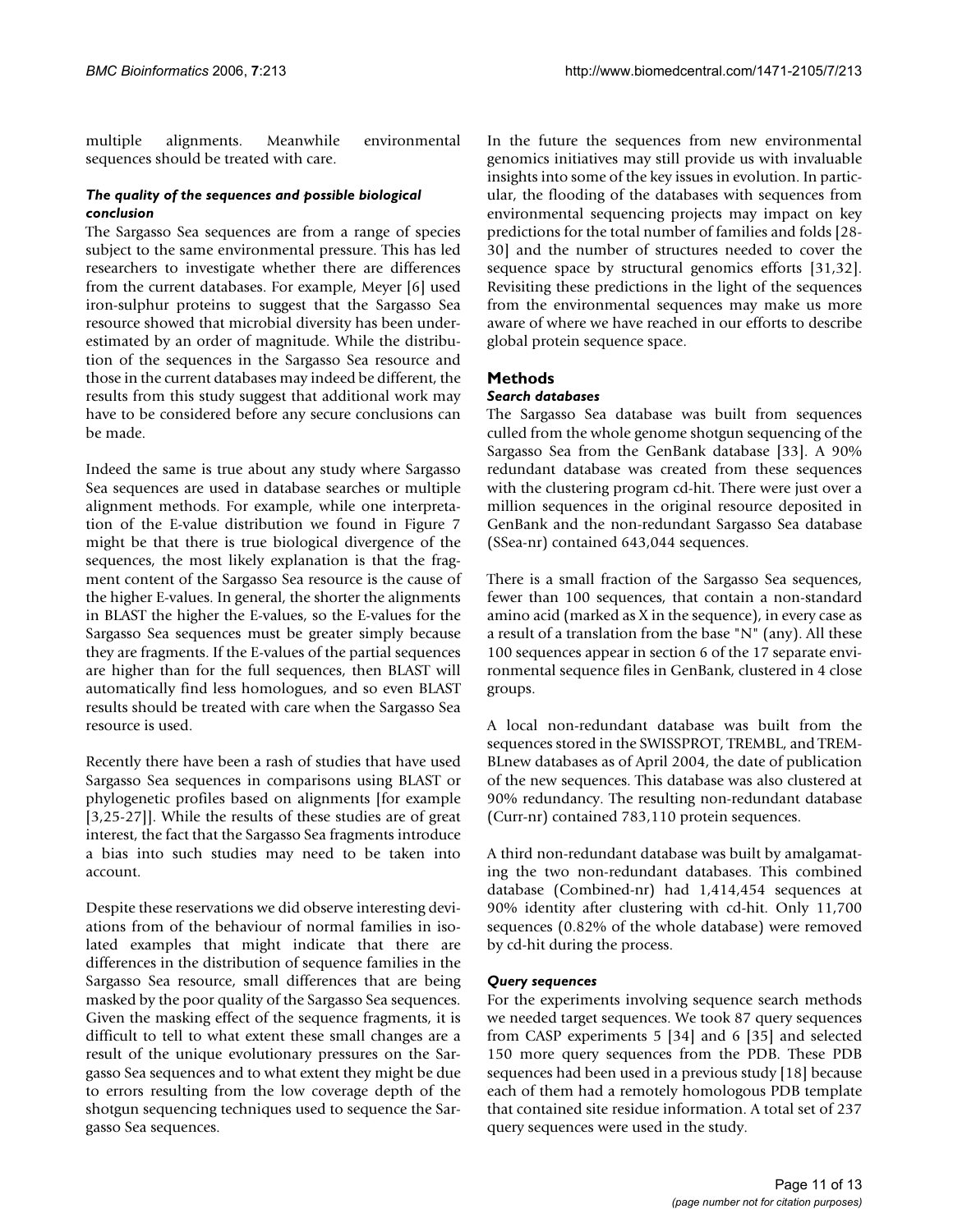#### *Creating the profiles for scoring the alignments*

PSI-BLAST sequence profiles were generated from all three non-redundant databases for each of the 237 query sequences. The profiles were generated by running PSI-BLAST for four iterations and with the default options. The profiles were used to deduce the optimal sequences for each of the target sequences and each of the databases.

#### *Profile discriminatory quality*

In a number of cases PSI-BLAST actually started to find fewer sequences with successive iterations of the databases. We assessed the profiles generated by PSI-BLAST for these sequences and the optimal sequences extracted from the PSI-BLAST multiple alignments. We found that the optimal sequences in these cases were characterised by their low complexity and by very high proportions of tryptophans and cysteines. High proportions of tryptophans and cysteines in the optimal sequences are a side effect of the loss of discriminatory quality in sequence profiles.

We used the quantity of cysteines and tryptophans in the optimal sequences from profile generated by PSI-BLAST in order to generate a measure of the discriminatory quality of each profile. Profile discriminatory quality here is defined as:

*100 - (W + C-wb-cb)*

where W is the percentage of tryptophans in the optimal sequences, C the percentage of cysteines in the optimal sequences and wb and wc the background percentages of cysteines and tryptophans in the sequence database that PSI-BLAST used to build the profile. If the discriminatory quality of the profiles were perfect there would be no more cysteines and tryptophans in the optimal sequences than in the sequence databases and the profile discriminatory quality would be 100.

#### *Sargasso Sea sequences in comparative modelling*

The Sargasso Sea resource was also used to create alignments for the purposes of building 3D structural models. 31 domains from 27 CASP 4 [36] and CASP 5 [8] comparative modelling targets from a previous study [37] were used for the comparison. The targets were chosen because they were targets for which PSI-BLAST had been able to identify a structural template at the time of the CASP experiments. The best template for each of the considered CASP 4 and CASP 5 targets was defined as the protein with the highest structural similarity with the target structure according to the LGA structural alignment method [38].

Sequences were collected from both the SSea-nr database and the non-redundant databases frozen at the time of the two CASP experiments using the default options of PSI-BLAST and five iterations.

Sequences were collected that had a percentage sequence identity with the target sequence that was equal or higher to that of the best template and CLUSTALW was used to create multiple alignments, first with the sequences found from the search of the NR databases frozen at the time (the CASP-set of sequences) and then with the CASP-set sequences added to those sequences found from the search of SSea-nr (this set of sequences was called the CASP-SS-set). The pair-wise alignments between target and template implied by the multiple sequence alignment were extracted and compared with the structural alignment. Correctness of the target-template sequence alignments was computed with respect to the LGA structural alignment of the pair.

#### **Authors' contributions**

MLT conceived of the study, designed the work, carried out the analysis and interpretation of the data and drafted the manuscript. AT and DC designed and carried out the homology modelling section. AT also helped draft the manuscript. AV participated in the design and coordination of the project, was involved in the interpretation of the data and helped to draft the manuscript.

#### **Acknowledgements**

The authors wish to thank David Juan, Florencio Pazos, Luis Sanchez-Pulido and the referees for their useful critical input. This work was funded by grants from BioSapiens (LSHC-CT-2003-505265) and GENEFUN (LSHG-CT-2004-503567).

#### **References**

- 1. Venter JC, Remington K, Heidelberg JF, Halpern AL, Rusch D, Eisen JA, Wu D, Paulsen I, Nelson KE, Nelson W, Fouts DE, Levy S, Knap AH, Lomas MW, Nealson K, White O, Peterson J, Hoffman J, Parsons R, Baden-Tillson H, Pfannkoch C, Rogers YH, Smith HO: **[Environ](http://www.ncbi.nlm.nih.gov/entrez/query.fcgi?cmd=Retrieve&db=PubMed&dopt=Abstract&list_uids=15001713)[mental genome shotgun sequencing of the Sargasso Sea.](http://www.ncbi.nlm.nih.gov/entrez/query.fcgi?cmd=Retrieve&db=PubMed&dopt=Abstract&list_uids=15001713)** *Science* 2004, **304:**66-74.
- 2. Bairoch A, Boeckmann B, Ferro S, Gasteiger E: **[Swiss-Prot: Juggling](http://www.ncbi.nlm.nih.gov/entrez/query.fcgi?cmd=Retrieve&db=PubMed&dopt=Abstract&list_uids=15153305) [between evolution and stability.](http://www.ncbi.nlm.nih.gov/entrez/query.fcgi?cmd=Retrieve&db=PubMed&dopt=Abstract&list_uids=15153305)** *Brief Bioinform* 2004, **5:**39-55.
- 3. Green Tringe S, von Mering C, Kobayashi A, Salamov AA, Chen K, Chang HW, Podar M, Short JM, Mathur EJ, Detter JC, Bork P, Hugenholtz P, Rubin EM: **[Comparative Metagenomics of Microbial](http://www.ncbi.nlm.nih.gov/entrez/query.fcgi?cmd=Retrieve&db=PubMed&dopt=Abstract&list_uids=15845853) [Communities.](http://www.ncbi.nlm.nih.gov/entrez/query.fcgi?cmd=Retrieve&db=PubMed&dopt=Abstract&list_uids=15845853)** *Science* 2005, **308:**554-557.
- 4. Foerstner KU, Mering C, Hooper SD, Bork P: **[Environments shape](http://www.ncbi.nlm.nih.gov/entrez/query.fcgi?cmd=Retrieve&db=PubMed&dopt=Abstract&list_uids=16200051) [the nucleotide composition of genomes.](http://www.ncbi.nlm.nih.gov/entrez/query.fcgi?cmd=Retrieve&db=PubMed&dopt=Abstract&list_uids=16200051)** *EMBO Reports* 2005, **6:**1208-1213.
- 5. Tekaia F, Yeramian E, Dujon B: **[Amino acid composition of](http://www.ncbi.nlm.nih.gov/entrez/query.fcgi?cmd=Retrieve&db=PubMed&dopt=Abstract&list_uids=12384285) [genomes, lifestyles of organisms, and evolutionary trends: a](http://www.ncbi.nlm.nih.gov/entrez/query.fcgi?cmd=Retrieve&db=PubMed&dopt=Abstract&list_uids=12384285) [global picture with correspondence analysis.](http://www.ncbi.nlm.nih.gov/entrez/query.fcgi?cmd=Retrieve&db=PubMed&dopt=Abstract&list_uids=12384285)** *Gene* 2002, **297:**51-60.
- 6. Meyer J: **[Miraculous catch of iron-sulfur protein sequences in](http://www.ncbi.nlm.nih.gov/entrez/query.fcgi?cmd=Retrieve&db=PubMed&dopt=Abstract&list_uids=15251429) [the Sargasso Sea.](http://www.ncbi.nlm.nih.gov/entrez/query.fcgi?cmd=Retrieve&db=PubMed&dopt=Abstract&list_uids=15251429)** *FEBS Letters* 2004, **570:**1-6.
- 7. Altschul SR, Madden TL, Schaffer AA, Zhang J, Zhang Z, Miller W, Lipman DJ: **[Gapped BLAST and PSI-BLAST: a new generation of](http://www.ncbi.nlm.nih.gov/entrez/query.fcgi?cmd=Retrieve&db=PubMed&dopt=Abstract&list_uids=9254694) [protein database search programs.](http://www.ncbi.nlm.nih.gov/entrez/query.fcgi?cmd=Retrieve&db=PubMed&dopt=Abstract&list_uids=9254694)** *Nucleic Acids Res* 1997, **25:**3389-3402.
- 8. Tramontano A, Morea V: **Assessment of homology based predictions in CASP 5.** *Proteins* 2003:352-368.
- 9. Berman HM, Westbrook J, Feng Z, Gilliland G, Bhat TN, Weissig H, Shindyalov IN, Bourne PE: **[The Protein Data Bank.](http://www.ncbi.nlm.nih.gov/entrez/query.fcgi?cmd=Retrieve&db=PubMed&dopt=Abstract&list_uids=10592235)** *Nucleic Acids Res* 2000, **28:**235-242.
- 10. Bork P, Sander C, Valencia A: **[An ATPase Domain Common to](http://www.ncbi.nlm.nih.gov/entrez/query.fcgi?cmd=Retrieve&db=PubMed&dopt=Abstract&list_uids=1323828) [Prokaryotic Cell Cycle Proteins, Sugar Kinases, Actin, and](http://www.ncbi.nlm.nih.gov/entrez/query.fcgi?cmd=Retrieve&db=PubMed&dopt=Abstract&list_uids=1323828) [hsp70 Heat Shock Proteins.](http://www.ncbi.nlm.nih.gov/entrez/query.fcgi?cmd=Retrieve&db=PubMed&dopt=Abstract&list_uids=1323828)** *Proc Natl Acad Sci* 1992, **89:**7290-7294.